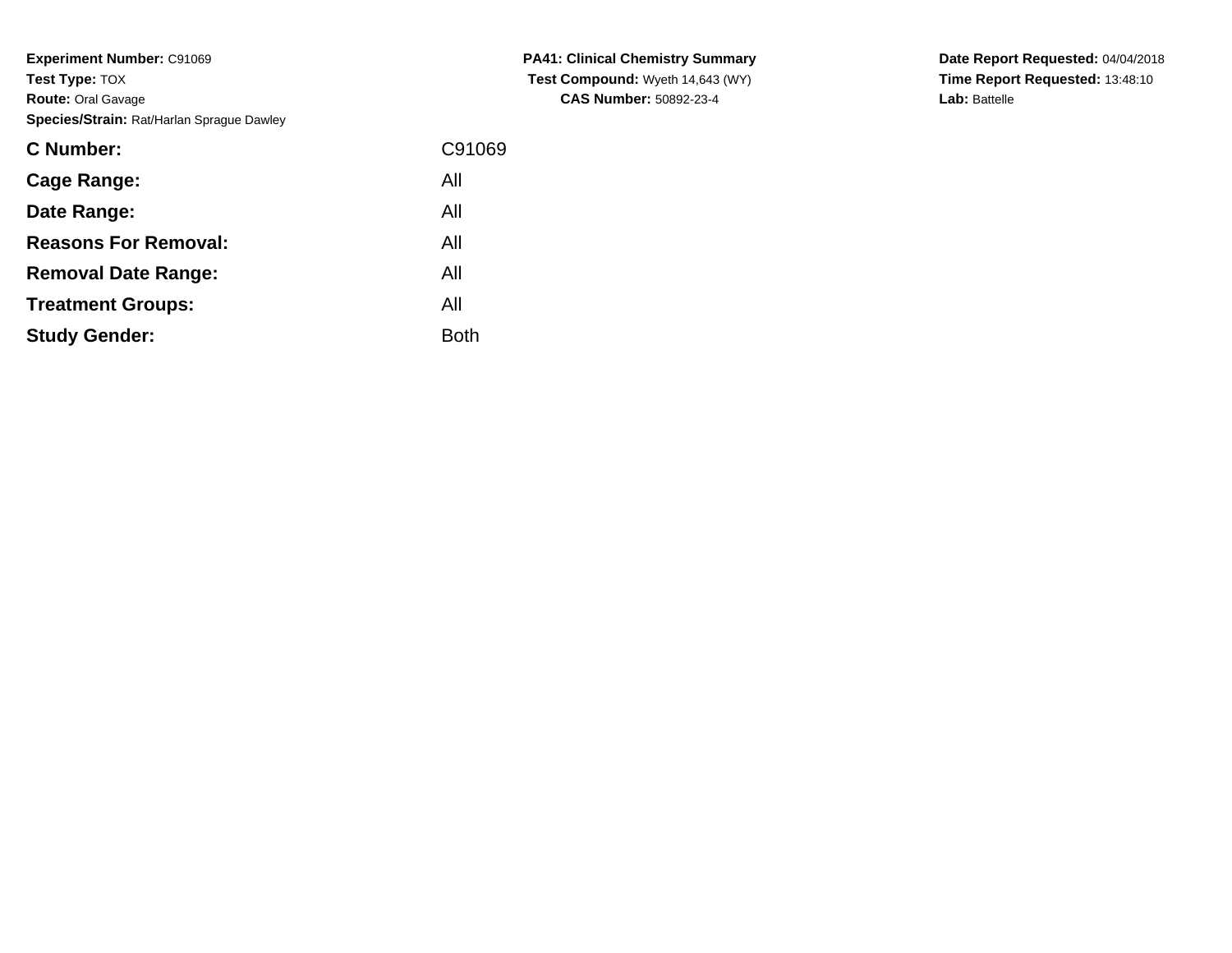**Date Report Requested:** 04/04/2018 **Time Report Requested:** 13:48:10**Lab:** Battelle

**Male**

|                                                         | <b>Treatment Groups (mg/kg/day)</b> |                                    |                                     |                                              |                                         |
|---------------------------------------------------------|-------------------------------------|------------------------------------|-------------------------------------|----------------------------------------------|-----------------------------------------|
|                                                         | <b>Phase Day</b>                    | 0                                  | 6.25                                | 12.5                                         | 25                                      |
| Urea Nitrogen (mg/dL)<br><b>Percent of Control</b>      | <b>SD 28</b>                        | $\pm$ 0.7<br>$(10)$ **<br>18.6     | ± 0.5<br>$(10)$ *<br>20.2<br>108.6  | ± 0.5<br>$(10)$ **<br>21.3<br>114.5          | $(10)$ **<br>± 0.6<br>23.1<br>124.2     |
| Creatinine (mg/dL)<br><b>Percent of Control</b>         | SD 28                               | $0.76 \pm 0.02$ (10)               | $0.75 \pm 0.02$ (10)<br>98.68       | $0.72 \pm 0.01$<br>(10)<br>94.74             | $0.74 \pm 0.02$ (10)<br>97.37           |
| Glucose (mg/dL)<br><b>Percent of Control</b>            | <b>SD 28</b>                        | 178.1<br>$\pm$ 6.4<br>(10)         | $203.0 + 17.1$<br>(10)<br>114.0     | ± 6.7<br>172.3<br>(10)<br>96.7               | $182.4 \pm 9.4$<br>(10)<br>102.4        |
| Total Protein (g/dL)<br>Percent of Control              | <b>SD 28</b>                        | 6.59 $\pm$ 0.05 (10) **            | 6.24 $\pm$ 0.13 (10)*<br>94.69      | 6.37 $\pm$ 0.05 (10) <sup>*</sup><br>96.66   | 6.25 $\pm$ 0.07 (10)**<br>94.84         |
| Globulin (g/dL)<br><b>Percent of Control</b>            | <b>SD 28</b>                        | $2.29 \pm 0.03$ (10) <sup>**</sup> | $1.50 \pm 0.07$ (10) **<br>65.50    | $1.59 \pm 0.04$ (10) **<br>69.43             | $1.39 \pm 0.04$ (10) **<br>60.70        |
| A/G Ratio<br><b>Percent of Control</b>                  | <b>SD 28</b>                        | $1.88 \pm 0.02$ (10) <sup>**</sup> | $3.22 \pm 0.13$ (10)**<br>171.21    | $3.02 \pm 0.08$ (10) **<br>160.94            | $3.53 \pm 0.14$ (10) **<br>187.80       |
| Albumin (g/dL)<br><b>Percent of Control</b>             | <b>SD 28</b>                        | 4.30 $\pm$ 0.03 (10) <sup>**</sup> | $4.74 \pm 0.06$ (10)**<br>110.23    | $4.78 \pm 0.04$ (10) <sup>**</sup><br>111.16 | 4.86 $\pm$ 0.09 (10)**<br>113.02        |
| Total Bilirubin (mg/dL)<br><b>Percent of Control</b>    | <b>SD 28</b>                        | $0.201 \pm 0.018(10)$              | $0.195 \pm 0.013(10)$<br>97.013     | $0.163 \pm 0.006(10)$<br>81.234              | $0.177 \pm 0.011(10)$<br>88.303         |
| Direct Bilirubin (mg/dL)<br><b>Percent of Control</b>   | SD 28                               | $0.024 \pm 0.003$ (10) **          | $0.021 \pm 0.002$ (10)<br>85.417    | $0.025 \pm 0.002$ (10)<br>102.917            | $0.030 \pm 0.002$ (10) *<br>126.667     |
| Indirect Bilirubin (mg/dL)<br><b>Percent of Control</b> | <b>SD 28</b>                        | $0.177 \pm 0.015$ (10) *           | $0.174 \pm 0.014(10)$<br>98.587     | $0.139 \pm 0.006(10)$<br>78.293              | $0.147 \pm 0.011(10)$<br>83.098         |
| Cholesterol (mg/dL)<br><b>Percent of Control</b>        | <b>SD 28</b>                        | ± 2.7<br>$(10)$ **<br>125.0        | ± 5.0<br>$(10)$ **<br>106.6<br>85.3 | 116.2<br>± 4.0<br>$(10)$ *<br>93.0           | $(10)$ **<br>101.8<br>$\pm$ 3.5<br>81.4 |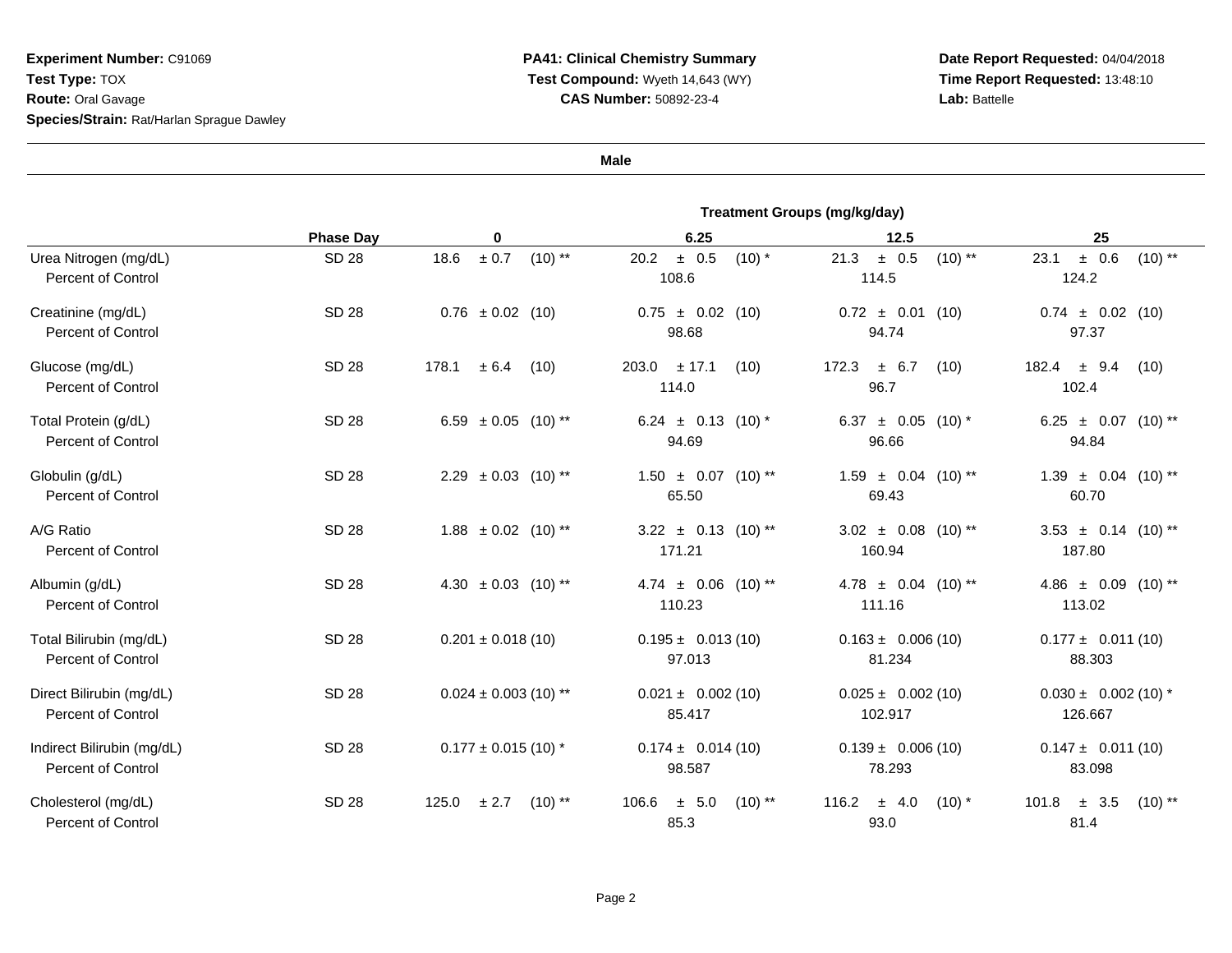**Date Report Requested:** 04/04/2018 **Time Report Requested:** 13:48:10**Lab:** Battelle

**Male**

|                                                               | Treatment Groups (mg/kg/day) |                             |                                          |                                              |                                         |
|---------------------------------------------------------------|------------------------------|-----------------------------|------------------------------------------|----------------------------------------------|-----------------------------------------|
|                                                               | <b>Phase Day</b>             | 0                           | 6.25                                     | 12.5                                         | 25                                      |
| Triglyceride (mg/dL)<br><b>Percent of Control</b>             | SD 28                        | ± 9.9<br>116.4<br>(10)      | ± 6.9<br>110.9<br>(10)<br>95.3           | ± 8.0<br>89.9<br>(10)<br>77.2                | $±$ 9.3<br>(10)<br>102.2<br>87.8        |
| Alanine Aminotransferase (IU/L)<br><b>Percent of Control</b>  | SD 28                        | $\pm$ 1.32 (10) **<br>52.20 | $62.80 \pm 4.29$<br>$(10)^{*}$<br>120.31 | 59.50 $\pm$ 2.36 (10) <sup>*</sup><br>113.98 | 62.70 $\pm$ 2.10 (10)**<br>120.11       |
| Alkaline Phosphatase (IU/L)<br><b>Percent of Control</b>      | SD 28                        | ± 7.5<br>202.8<br>$(10)$ ** | 286.2<br>± 12.2<br>$(10)$ **<br>141.1    | $(10)$ **<br>325.1<br>± 14.7<br>160.3        | $(10)$ **<br>386.5<br>± 31.2<br>190.6   |
| Aspartate Aminotransferase (U/L)<br><b>Percent of Control</b> | SD 28                        | $\pm$ 1.26 (10) *<br>60.00  | $64.70 \pm 3.45$<br>(10)<br>107.83       | $62.50 \pm 1.90$<br>(10)<br>104.17           | $70.00 \pm 3.35 (10)^*$<br>116.67       |
| Creatine Kinase (IU/L)<br>Percent of Control                  | SD 28                        | 98.1<br>± 3.8<br>(10)       | $\pm$ 6.1<br>88.4<br>(10)<br>90.1        | $\pm$ 3.1<br>84.2<br>(10)<br>85.8            | (10)<br>87.6<br>$\pm$ 4.2<br>89.3       |
| Sorbitol Dehydrogenase (IU/L)<br><b>Percent of Control</b>    | SD 28                        | $(10)$ **<br>5.7<br>± 0.4   | 9.9<br>$(10)$ **<br>1.4<br>土<br>173.7    | 7.9<br>$(10)$ **<br>$\pm$ 0.5<br>138.6       | 8.4<br>$(10)$ **<br>± 0.4<br>147.4      |
| Bile salt/acids (umol/L)<br><b>Percent of Control</b>         | SD 28                        | ± 1.6<br>11.8<br>$(10)$ **  | $(10)$ **<br>40.9<br>$\pm$ 6.5<br>346.6  | ± 11.2<br>$(10)$ **<br>73.1<br>619.5         | $(10)$ **<br>83.2<br>$\pm$ 9.5<br>705.1 |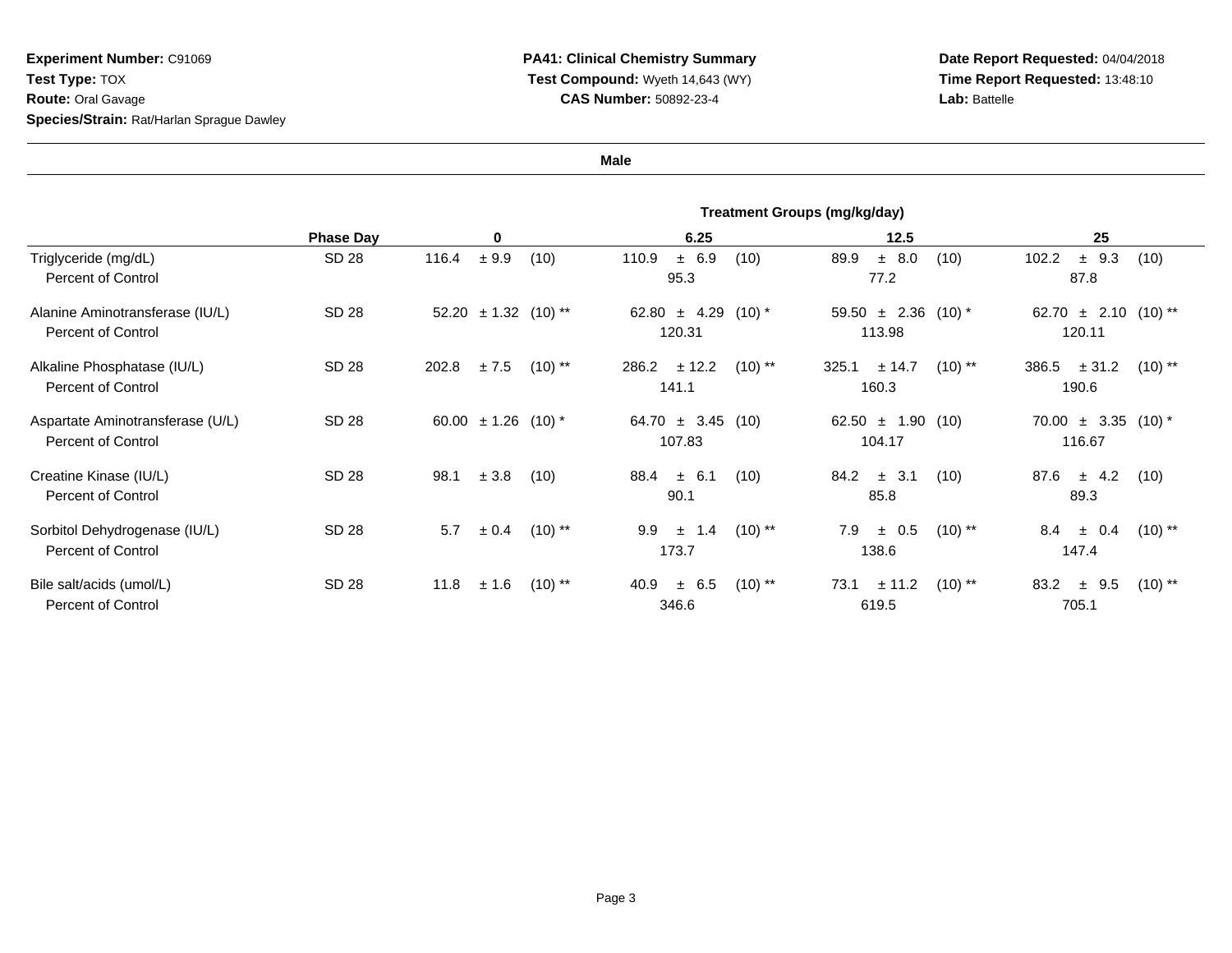**Date Report Requested:** 04/04/2018**Time Report Requested:** 13:48:10**Lab:** Battelle

**Female**

|                                                         | <b>Treatment Groups (mg/kg/day)</b> |                                    |                                          |                                              |                                        |
|---------------------------------------------------------|-------------------------------------|------------------------------------|------------------------------------------|----------------------------------------------|----------------------------------------|
|                                                         | <b>Phase Day</b>                    | 0                                  | 6.25                                     | 12.5                                         | 25                                     |
| Urea Nitrogen (mg/dL)<br><b>Percent of Control</b>      | <b>SD 28</b>                        | $\pm$ 0.4<br>17.5<br>(10)          | ± 0.6<br>17.7<br>(10)<br>101.1           | ± 0.7<br>18.7<br>(10)<br>106.9               | ± 0.6<br>17.6<br>(10)<br>100.6         |
| Creatinine (mg/dL)<br><b>Percent of Control</b>         | SD 28                               | $0.79 \pm 0.02$ (10)               | $0.84 \pm 0.02$ (10)<br>106.33           | $0.85 \pm 0.02$<br>(10)<br>107.59            | $0.83 \pm 0.02$ (10)<br>105.06         |
| Glucose (mg/dL)<br><b>Percent of Control</b>            | SD 28                               | ± 6.7<br>247.0<br>(10)             | 242.0<br>$±$ 9.6<br>(10)<br>98.0         | $\pm$ 8.1<br>233.6<br>(10)<br>94.6           | 256.1<br>± 8.6<br>(10)<br>103.7        |
| Total Protein (g/dL)<br><b>Percent of Control</b>       | <b>SD 28</b>                        | 6.37 $\pm$ 0.08 (10) <sup>**</sup> | $6.54 \pm 0.05$ (10)<br>102.67           | 6.85 $\pm$ 0.12 (10)**<br>107.54             | 6.85 $\pm$ 0.08 (10)**<br>107.54       |
| Globulin (g/dL)<br><b>Percent of Control</b>            | <b>SD 28</b>                        | $1.91 \pm 0.05$ (10)               | $1.51 \pm 0.04$ (10) **<br>79.06         | $1.65 \pm 0.05$ (10) *<br>86.39              | $1.65 \pm 0.05$ (10) *<br>86.39        |
| A/G Ratio<br><b>Percent of Control</b>                  | <b>SD 28</b>                        | $2.34 \pm 0.05$ (10) <sup>**</sup> | $3.35 \pm 0.10$ (10) **<br>142.95        | $3.17 \pm 0.08$ (10) <sup>**</sup><br>135.28 | $3.17 \pm 0.09$<br>$(10)$ **<br>135.37 |
| Albumin (g/dL)<br><b>Percent of Control</b>             | <b>SD 28</b>                        | 4.46 $\pm$ 0.05 (10) **            | $5.03 \pm 0.05$ (10)**<br>112.78         | $5.20 \pm 0.08$ (10) **<br>116.59            | $5.20 \pm 0.05$ (10) **<br>116.59      |
| Total Bilirubin (mg/dL)<br><b>Percent of Control</b>    | <b>SD 28</b>                        | $0.148 \pm 0.008(10)$              | $0.126 \pm 0.005(10)$<br>85.193          | $0.137 \pm 0.007(10)$<br>92.427              | $0.135 \pm 0.005(10)$<br>90.940        |
| Direct Bilirubin (mg/dL)<br><b>Percent of Control</b>   | SD 28                               | $0.023 \pm 0.001$ (10)             | $0.021 \pm 0.002$ (10)<br>89.130         | $0.020 \pm 0.002$ (10)<br>87.391             | $0.020 \pm 0.002$ (10)<br>86.957       |
| Indirect Bilirubin (mg/dL)<br><b>Percent of Control</b> | <b>SD 28</b>                        | $0.125 \pm 0.008(10)$              | $0.106 \pm 0.006(10)$<br>84.468          | $0.117 \pm 0.007(10)$<br>93.355              | $0.115 \pm 0.004(10)$<br>91.673        |
| Cholesterol (mg/dL)<br><b>Percent of Control</b>        | SD 28                               | ± 3.7<br>107.5<br>(10)             | 92.6<br>3.7<br>$(10)$ *<br>$\pm$<br>86.1 | 100.5<br>$\pm$ 3.3<br>(10)<br>93.5           | 110.4<br>$\pm$ 4.3<br>(10)<br>102.7    |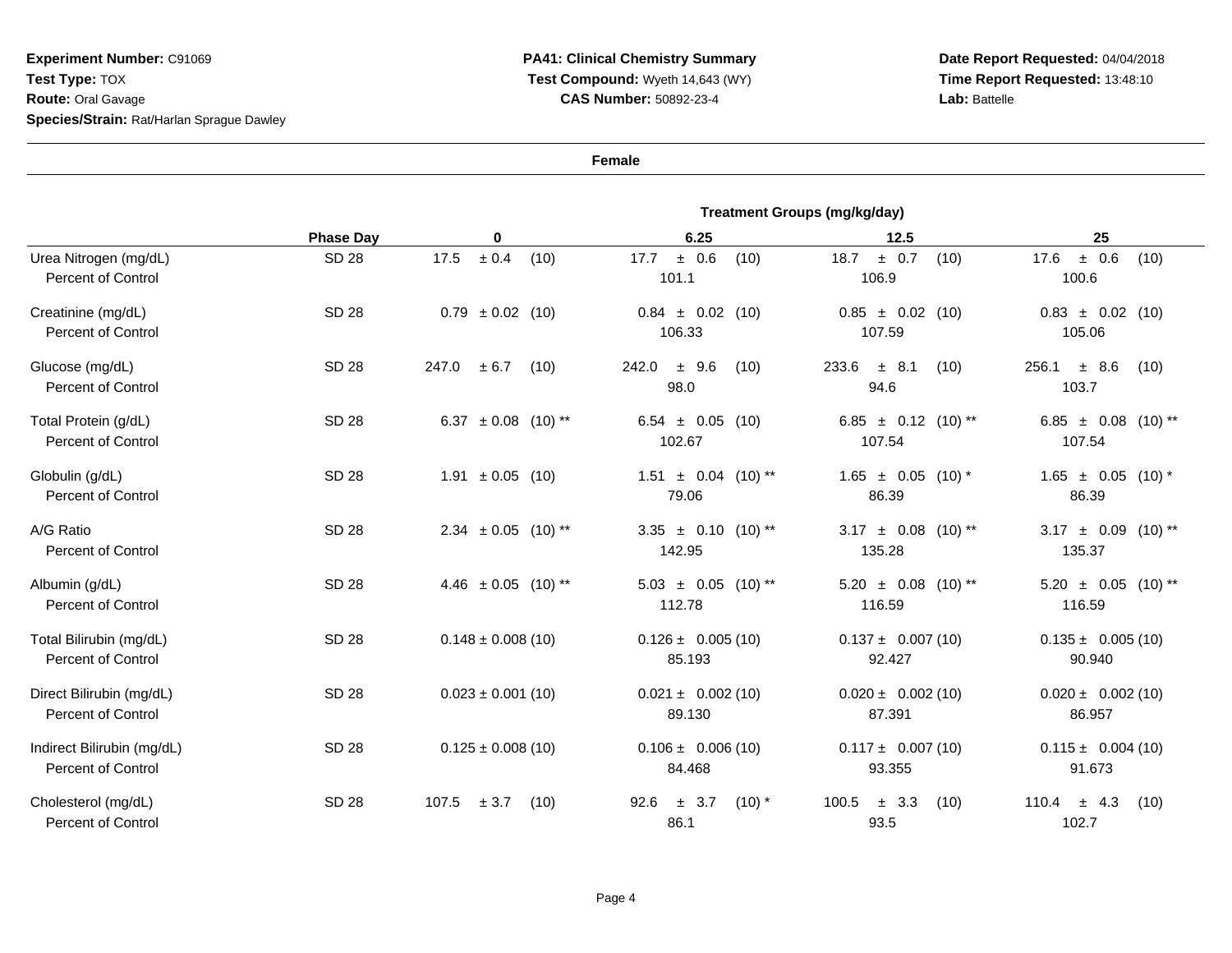## **PA41: Clinical Chemistry Summary Test Compound:** Wyeth 14,643 (WY)**CAS Number:** 50892-23-4

**Date Report Requested:** 04/04/2018 **Time Report Requested:** 13:48:10**Lab:** Battelle

**Female**

|                                                               | Treatment Groups (mg/kg/day) |                               |                                        |                                        |                                        |
|---------------------------------------------------------------|------------------------------|-------------------------------|----------------------------------------|----------------------------------------|----------------------------------------|
|                                                               | <b>Phase Day</b>             | 0                             | 6.25                                   | 12.5                                   | 25                                     |
| Triglyceride (mg/dL)<br><b>Percent of Control</b>             | SD 28                        | ± 5.5<br>72.5<br>$(10)$ *     | ±7.8<br>(10)<br>87.9<br>121.2          | 105.9<br>± 10.7<br>(10)<br>146.1       | ± 10.1<br>97.2<br>(10)<br>134.1        |
| Alanine Aminotransferase (IU/L)<br><b>Percent of Control</b>  | SD 28                        | 41.80 $\pm$ 1.24 (10)**       | 49.50 $\pm$ 3.85 (10)<br>118.42        | $46.80 \pm 1.85$ (10)<br>111.96        | $54.80 \pm 2.58$ (10) **<br>131.10     |
| Alkaline Phosphatase (IU/L)<br><b>Percent of Control</b>      | SD 28                        | 142.6<br>± 6.9<br>$(10)$ **   | ± 10.2<br>$(10)$ **<br>181.7<br>127.4  | ± 5.4<br>$(10)$ **<br>179.2<br>125.7   | $(10)$ **<br>$217.3 \pm 11.4$<br>152.4 |
| Aspartate Aminotransferase (U/L)<br><b>Percent of Control</b> | SD 28                        | 55.30 $\pm$ 1.08 (10) *       | $64.70 \pm 8.15$ (10)<br>117.00        | $56.50 \pm 1.70$ (10)<br>102.17        | 61.90 $\pm$ 1.55 (10) *<br>111.93      |
| Creatine Kinase (IU/L)<br><b>Percent of Control</b>           | SD 28                        | 87.0<br>± 4.9<br>(10)         | ± 5.6<br>96.9<br>(10)<br>111.4         | 87.5<br>$\pm$ 3.1<br>(10)<br>100.6     | 84.9<br>$\pm$ 5.0<br>(10)<br>97.6      |
| Sorbitol Dehydrogenase (IU/L)<br><b>Percent of Control</b>    | SD 28                        | $\pm 0.5$<br>$(10)$ **<br>4.2 | 9.9<br>$\pm$ 2.4<br>$(10)$ **<br>235.7 | $\pm$ 0.7<br>$(10)$ **<br>7.7<br>183.3 | 8.3<br>± 0.6<br>$(10)$ **<br>197.6     |
| Bile salt/acids (umol/L)<br><b>Percent of Control</b>         | SD 28                        | 17.4<br>$\pm$ 1.7<br>(10)     | $\pm$ 4.5<br>20.0<br>(10)<br>114.9     | 20.3<br>± 4.4<br>(10)<br>116.7         | 21.2<br>$\pm$ 4.7<br>(10)<br>121.8     |